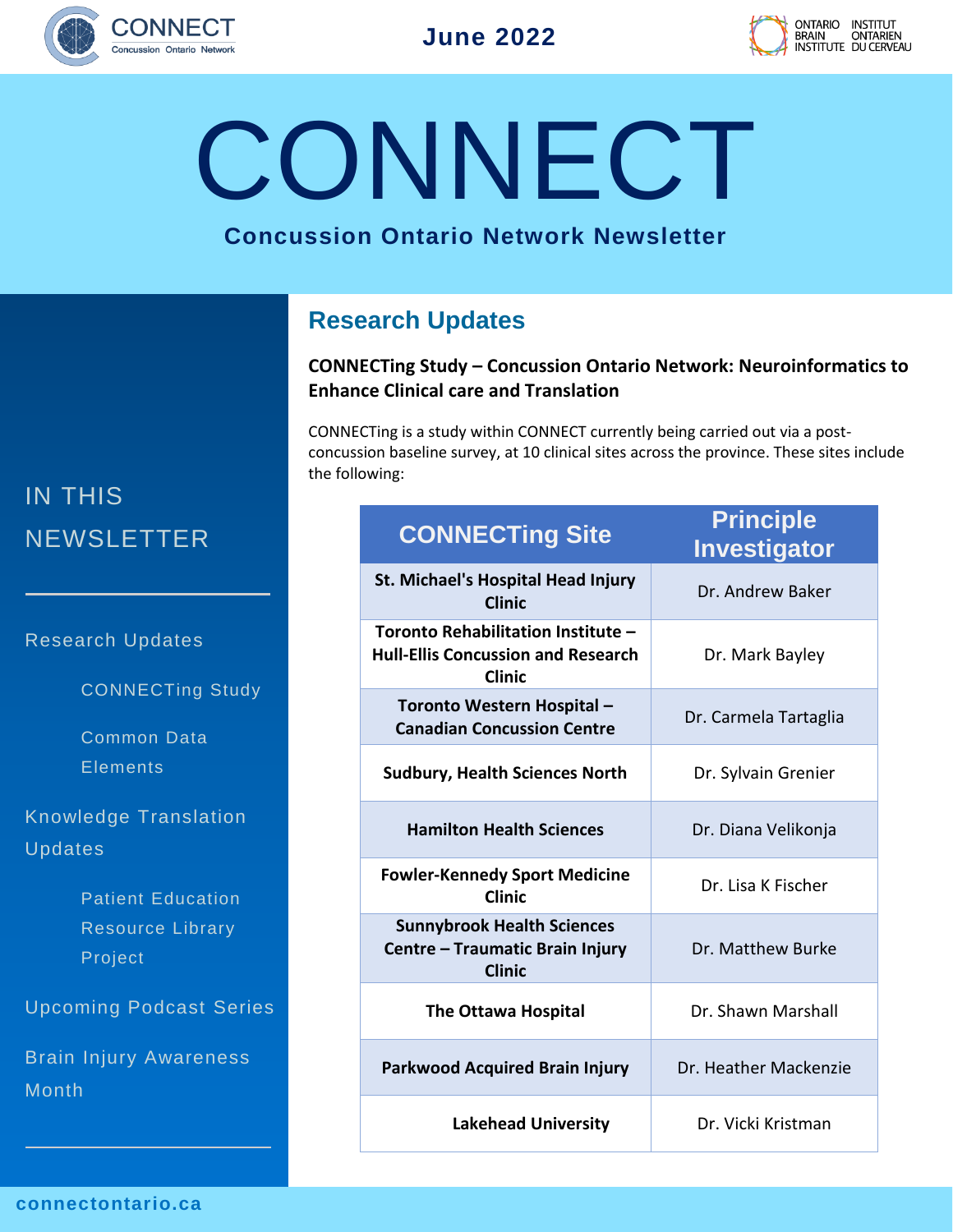





#### Research Updates

### **Common Data Elements (CDE's) Collected in CONNECTing**

The aim of CONNECTing is to facilitate the collaboration of several clinical sites across the province in the collection of standardized Common Data Elements (CDE's) collected from consenting patients who have experienced a concussion. Utilization of CDE's for concussion will enable data sharing across clinical sites to support research studies. Additionally, CDE collection can enhance clinical care measuring the progress made in reducing the burden of concussion.

The patient reported CDE's collected by the CONNECTing study include the following:

- Demographic Data
- Injury Information
- Medical History
- Health Services Utilization
- Substance Usage
- Symptoms:
	- o Rivermead Post-concussion symptoms Questionnaire
	- Sport Concussion Assessment Tool 5<sup>th</sup> Edition (SCAT-5)
- Daily Function
	- o Sheehan Disability Scale

For more information, please contact the central research coordinator Justina at [Justina.Zych@unityhealth.to](mailto:Justina.Zych@unityhealth.to)